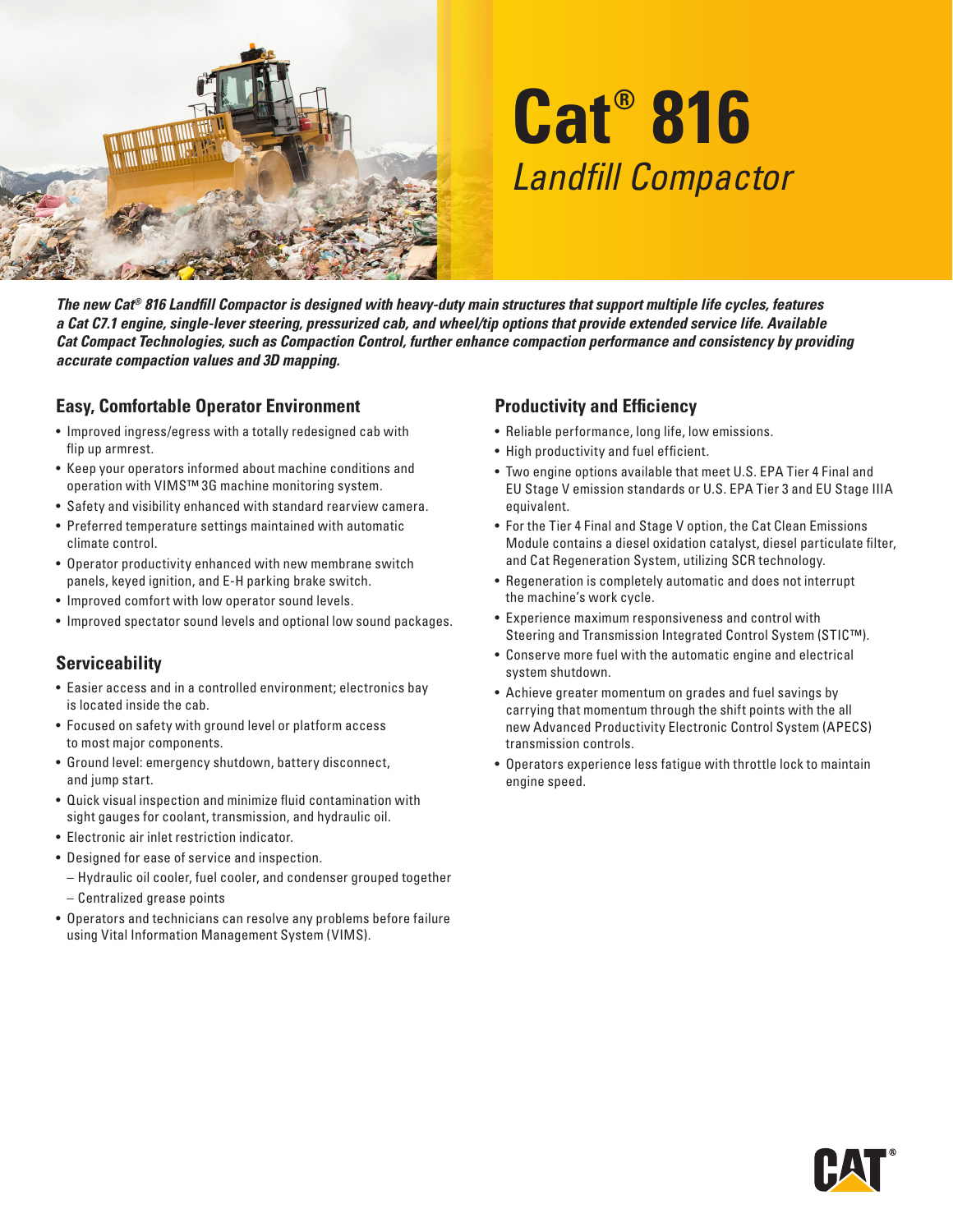## **Technology That Gets Work Done**

- Compact technology combines advanced compaction measurement, in-cab guidance, and reporting capabilities to help you consistently meet compaction targets fast, uniformly, and in fewer passes – saving on fuel and the cost of unnecessary rework.
	- Optional 3D mapping system available
- Link technology (standard) provides access to machine location, hours, fuel consumption, idle time, events, and diagnostic codes through the online VisionLink® interface.

#### **Long Life Paddle and Plus Design Compactor Tips**

- Designed specifically to complement Cat machines.
- Improves machine performance through longer wear life and maintaining traction.
- Three wheel and tip configurations are available to meet your particular application:
	- 1) **Paddle Tip** High performance and less fuel burn with more traction and less weight.
- 2) **Plus Tip** Traditional design for increased side slope stability.
- 3) **Combination Tip** Both paddle and plus tips provide the best compromise of performance and fuel economy with side slope stability.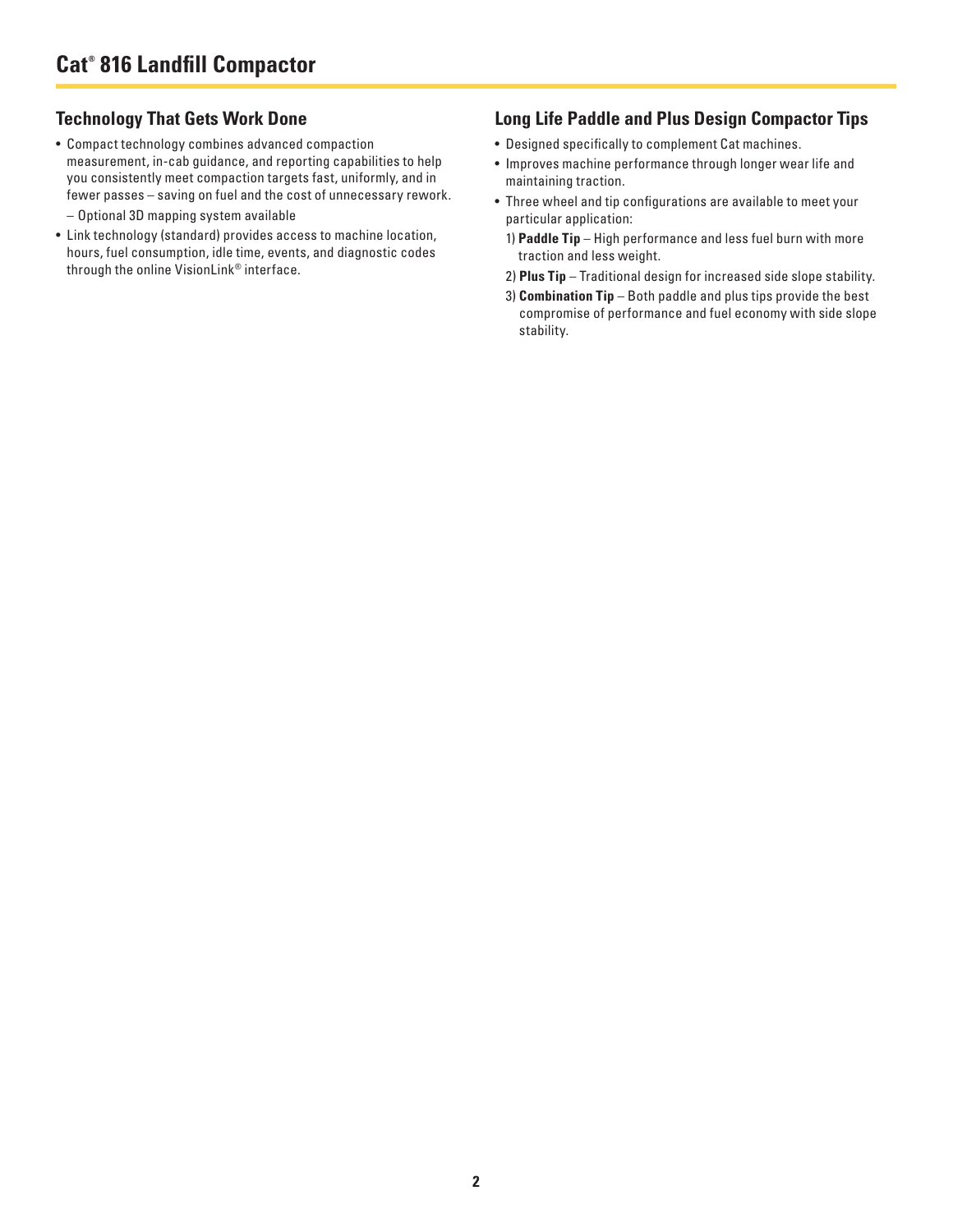# **Standard and Optional Equipment**

Standard and optional equipment may vary. Consult your Cat dealer for details.

|                                                                                                                          | <b>Standard</b> | <b>Optional</b> |
|--------------------------------------------------------------------------------------------------------------------------|-----------------|-----------------|
| <b>POWER TRAIN</b>                                                                                                       |                 |                 |
| Brakes, full hydraulic, enclosed, wet multiple<br>disc service brakes                                                    |                 |                 |
| Cat clean emission module<br>(Tier 4 Final/Stage V only)                                                                 |                 |                 |
| Electro hydraulic parking brake                                                                                          |                 |                 |
| Engine, Cat C7.1 configured for two emissions<br>options: Tier 4 Final/Stage V or Tier 3/Stage<br><b>IIIA</b> equivalent |                 |                 |
| Fuel priming pump (electric)                                                                                             |                 |                 |
| Fuel-to-air cooler                                                                                                       |                 |                 |
| Ground level engine shutoff                                                                                              |                 |                 |
| Heater, engine coolant, 120V                                                                                             |                 |                 |
| Heater, engine coolant, 240V                                                                                             |                 |                 |
| Radiator, unit core                                                                                                      |                 |                 |
| Throttle lock                                                                                                            |                 |                 |
| Transmission, planetary with 2F/2R speed<br>range control                                                                |                 |                 |
| <b>ELECTRICAL</b>                                                                                                        |                 |                 |
| Alarm, back-up                                                                                                           |                 |                 |
| Alternator, 150 amp                                                                                                      |                 |                 |
| Batteries, maintenance-free                                                                                              | ✓               |                 |
| Electrical system, 24V                                                                                                   |                 |                 |
| Ground level lockable master disconnect<br>switch                                                                        |                 |                 |
| Light, warning unswitched (LED strobe)                                                                                   |                 |                 |
| Lighting system (front and rear)                                                                                         |                 |                 |
| Starter, electric                                                                                                        |                 |                 |
| Starting receptacle for emergency start                                                                                  |                 |                 |
| <b>OPERATOR ENVIRONMENT</b>                                                                                              |                 |                 |
| 12V power port for mobile phone<br>or laptop connection                                                                  |                 |                 |
| AccuGrade™ mapping (ready)                                                                                               |                 |                 |
| Air conditioner with roof-mounted condenser                                                                              |                 |                 |
| Cab, sound-suppressed pressurized                                                                                        |                 |                 |
| Camera, rear vision                                                                                                      |                 |                 |

|                                                                                                                                                                                                                      | <b>Standard</b>         | <b>Optional</b> |
|----------------------------------------------------------------------------------------------------------------------------------------------------------------------------------------------------------------------|-------------------------|-----------------|
| <b>OPERATOR ENVIRONMENT (CONTINUED)</b>                                                                                                                                                                              |                         |                 |
| Implement hydraulic lockout                                                                                                                                                                                          |                         |                 |
| Instrumentation, gauges: DEF fluid level<br>(Tier 4 Final/Stage V only), engine coolant<br>temperature, fuel level, hydraulic oil<br>temperature, speedometer/tachometer, torque<br>converter temperature            |                         |                 |
| Instrumentation, warning indicators: action<br>alert system - three categories, brake oil<br>pressure, electrical system - low voltage,<br>engine failure malfunction alert and action<br>lamp, parking brake status |                         |                 |
| Mirror, internal (panoramic)                                                                                                                                                                                         |                         |                 |
| Mirrors, rearview (externally mounted)                                                                                                                                                                               |                         |                 |
| Radio, AM/FM/Aux/USB/Bluetooth                                                                                                                                                                                       |                         | ✓               |
| Radio, CB (ready)                                                                                                                                                                                                    |                         |                 |
| Radio ready for entertainment: antenna,<br>speakers, converter (12V, 10-15 amp)                                                                                                                                      |                         |                 |
| Vital Information Management System (VIMS):<br>graphical information display, external data<br>port, customizable operator profiles, event<br>indicator light on rear grill                                          |                         |                 |
| Wet-arm wipers/washers (front and rear):<br>intermittent wipers (front and rear)                                                                                                                                     |                         |                 |
| <b>GUARDS</b>                                                                                                                                                                                                        |                         |                 |
| Guards, axle (front and rear)                                                                                                                                                                                        | ✓                       |                 |
| Guard, cab window                                                                                                                                                                                                    |                         |                 |
| Guards, crankcase and power train, hinged                                                                                                                                                                            | ✓                       |                 |
| Guard, driveshaft                                                                                                                                                                                                    | $\overline{\checkmark}$ |                 |
| Guard, radiator                                                                                                                                                                                                      | ✓                       |                 |
| <b>Striker bars</b>                                                                                                                                                                                                  |                         |                 |
| <b>FLUIDS</b>                                                                                                                                                                                                        |                         |                 |
| Antifreeze, -50° C (-58° F)                                                                                                                                                                                          |                         |                 |
| Antifreeze, premixed 50% concentration<br>extended life (-34° C/-29° F)                                                                                                                                              |                         |                 |
| <b>OTHER STANDARD EQUIPMENT</b>                                                                                                                                                                                      |                         |                 |
| Engine, crankcase, 500 hour interval<br>with CJ-4 oil                                                                                                                                                                |                         |                 |
| Fuel tank, 500 L (132.1 gal)                                                                                                                                                                                         |                         |                 |
| Hydraulic, engine, and transmission oil<br>coolers                                                                                                                                                                   |                         |                 |
| Oil change system, high speed                                                                                                                                                                                        | ✓                       |                 |